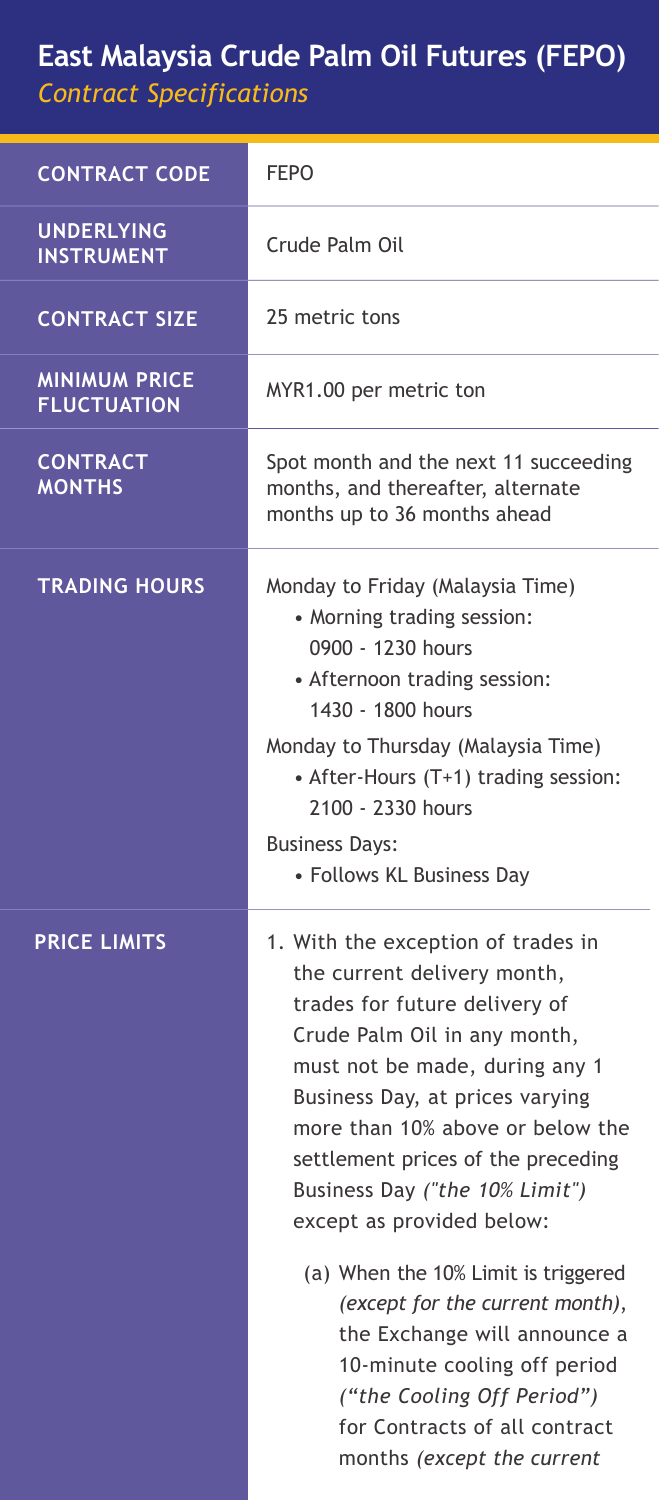*delivery month)* during which trading may only take place within the 10% Limit

- (b) Following the Cooling Off Period, Contracts of all Contract months will be specified as reserved for a period of 5 minutes, after which the price limit will be expanded to 15%. The prices traded for Contracts of all Contract months *(except the current month)* must then not vary more than 15% above or below the settlement prices of the preceding Business Day *("the 15% Limit")*
- (c) If the 10% Limit is triggered less than 30 minutes before the end of the first trading session, the 10% Limit will apply to Contracts of all Contract months *(except the current month)* for the rest of the first trading session and the 15% Limit will apply to Contracts of all Contract months *(except the current month)* during the second trading session
- (d) If the 10% Limit is triggered less than 30 minutes before the end of the second trading session, the 10% Limit will apply to Contracts of all Contract months *(except the current month)* for the rest of the Business Day
- 2. For the purposes of paragraph 1(a), the 10% Limit will be considered triggered in the manner as may be prescribed by the Exchange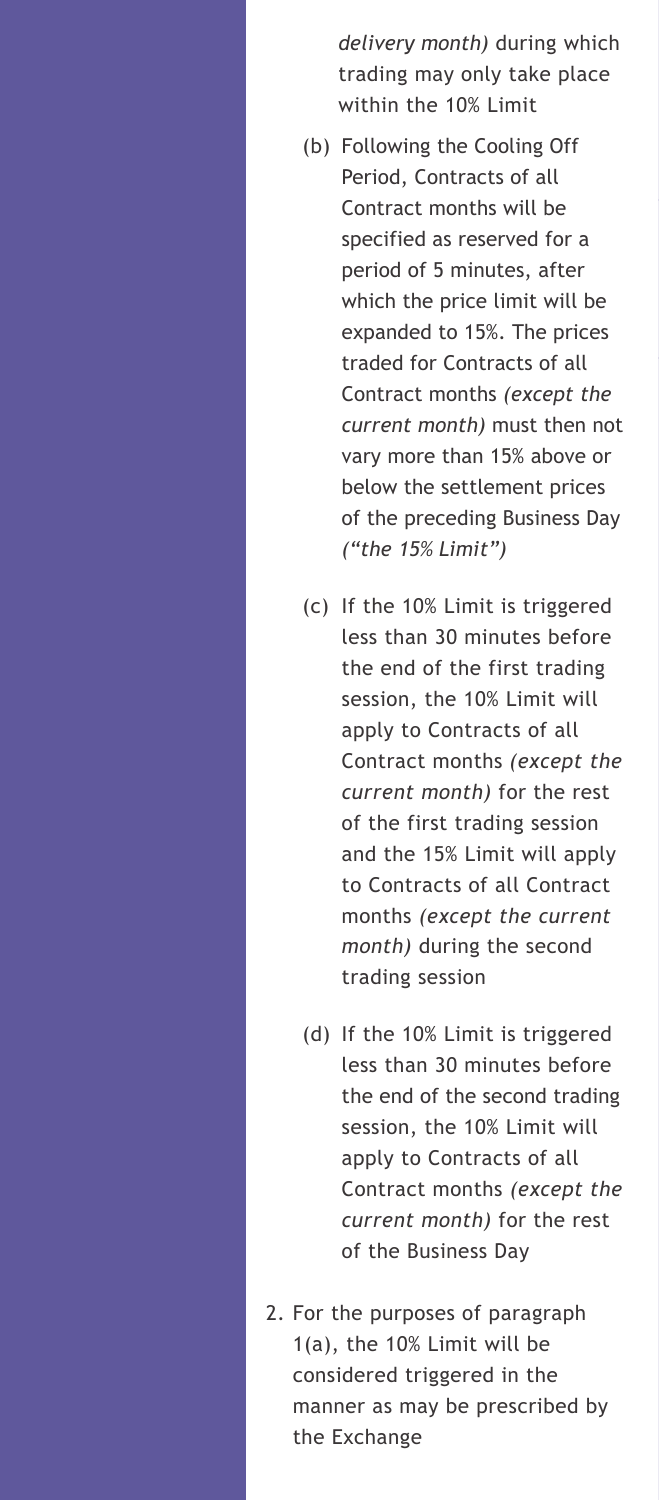| <b>FINAL TRADING</b><br><b>DAY AND</b><br><b>MATURITY DATE</b>          | Contract expires at noon on the 15 <sup>th</sup><br>day of the spot month, or if the 15 <sup>th</sup> is<br>a non-market day, the Final Trading<br>Day will be the last Business Day<br>preceding the 15 <sup>th</sup> day                                                 |                |      |
|-------------------------------------------------------------------------|----------------------------------------------------------------------------------------------------------------------------------------------------------------------------------------------------------------------------------------------------------------------------|----------------|------|
| <b>TENDER PERIOD</b>                                                    | 1st Calendar Day to the 20th Calendar<br>Day of the spot month, or if the 20 <sup>th</sup> is<br>a non-market day, it will be the last<br>Business Day preceding the 20 <sup>th</sup> day                                                                                  |                |      |
| <b>CONTRACT</b><br><b>GRADE AND</b><br><b>DELIVERY</b><br><b>POINTS</b> | <b>CONTRACT GRADE</b><br>1. The Contract grade is for crude<br>unbleached palm oil of good<br>merchantable quality, in bulk, in<br>Port Tank Installations, conforming<br>to the following specifications:                                                                 |                |      |
|                                                                         | Specification                                                                                                                                                                                                                                                              | ln             | Out  |
|                                                                         | Free Fatty Acid (as Palmitic-<br>molecular weight 256), % max                                                                                                                                                                                                              | $\overline{4}$ | 5    |
|                                                                         | Moisture and Impurities, % max                                                                                                                                                                                                                                             | 0.25           | 0.25 |
|                                                                         | Deterioration of Bleachability<br>Index (DOBI) min                                                                                                                                                                                                                         | 2.5            | 2.31 |
|                                                                         | 2. The specifications above must be<br>satisfied by sample(s) drawn and<br>analysed on delivery into port Tank<br>Installations and from Port Tank<br>Installations in accordance with<br>procedures governing sampling<br>and analysis that the Exchange<br>may prescribe |                |      |
|                                                                         | <b>DELIVERY POINTS</b>                                                                                                                                                                                                                                                     |                |      |
|                                                                         | 1.<br>Port Tank Installation located,<br>at the option of the seller, in<br>Bintulu, Lahad Datu, Sandakan,<br>and such other ports as the<br>Exchange may specify                                                                                                          |                |      |